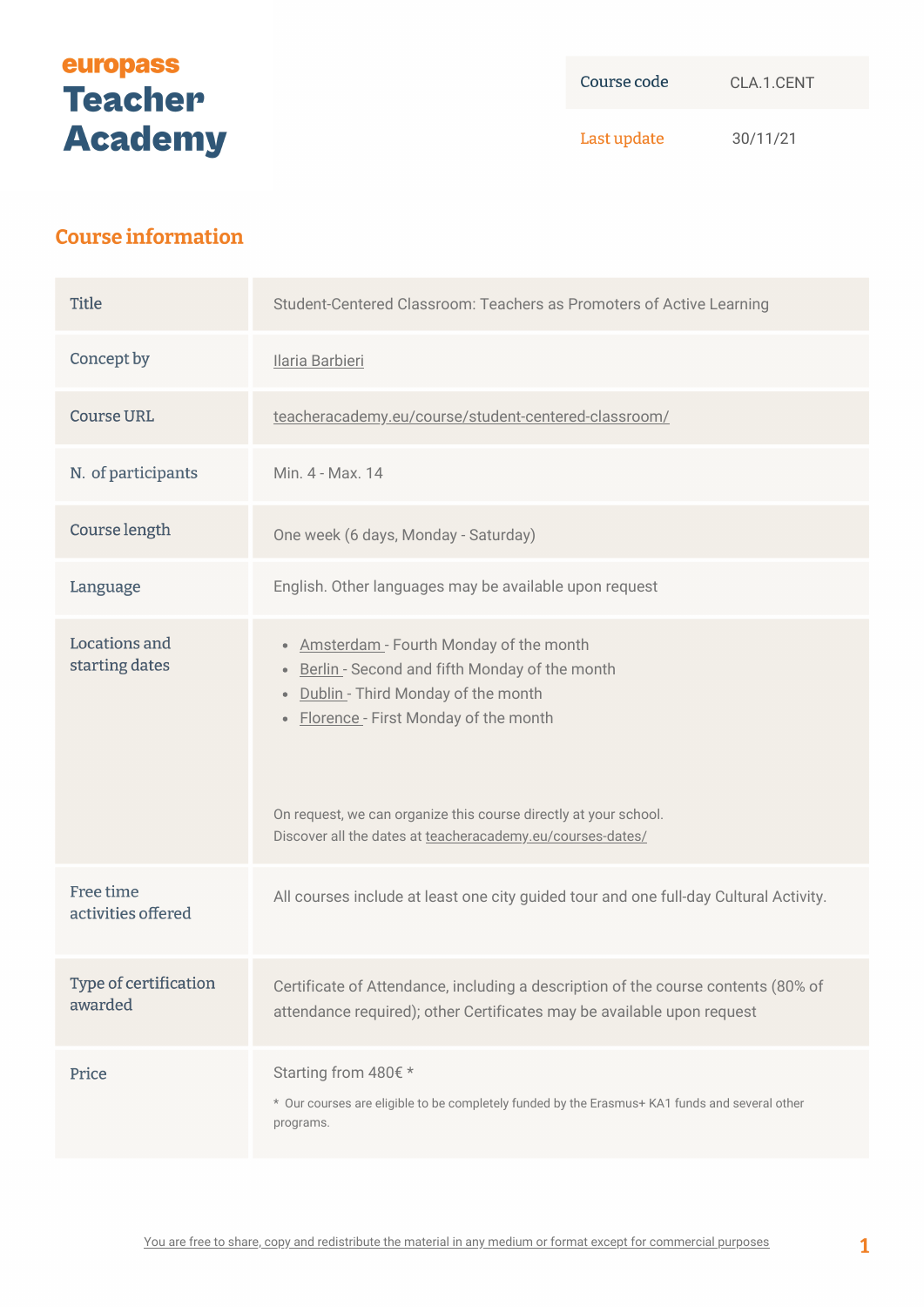#### **Course contents**

| Description       | This course has been created for teachers who want to learn more about managing<br>an effective and up to date classroom that encourages participation and engaged<br>learning using the latest techniques.<br>Through interactive activities, participants will learn how to promote a student-<br>centred learning environment. Student-centred methods have been proven to be<br>superior to the traditional teacher-centred approach to education. Student-centred<br>methods sustain both students' autonomy and cooperation. They also facilitate<br>short and long-term memory, critical thinking, problem-solving skills, self-<br>confidence and motivation.<br>By the end of the course, participants will not only have acquired more knowledge<br>about student-centred approaches, but they will also be able to take away ideas<br>about practical, innovative solution to apply in their classrooms. |
|-------------------|---------------------------------------------------------------------------------------------------------------------------------------------------------------------------------------------------------------------------------------------------------------------------------------------------------------------------------------------------------------------------------------------------------------------------------------------------------------------------------------------------------------------------------------------------------------------------------------------------------------------------------------------------------------------------------------------------------------------------------------------------------------------------------------------------------------------------------------------------------------------------------------------------------------------|
| Learning outcomes | • Choose practical solutions to encourage students to solve problems, formulate<br>complex questions, debate, explain and brainstorm during class;<br>Manage and evaluate team-work while students are involved in cooperative<br>$\bullet$<br>projects and problem-solving tasks;<br>Support students in facing challenges and in learning by doing;<br>$\bullet$<br>• Theoretical knowledge and practical skills about new methods such as: the<br>Flipped Classroom, Project-Based Learning, Problem-Based Learning, Case-<br>Based Instruction, Discovery Learning.                                                                                                                                                                                                                                                                                                                                             |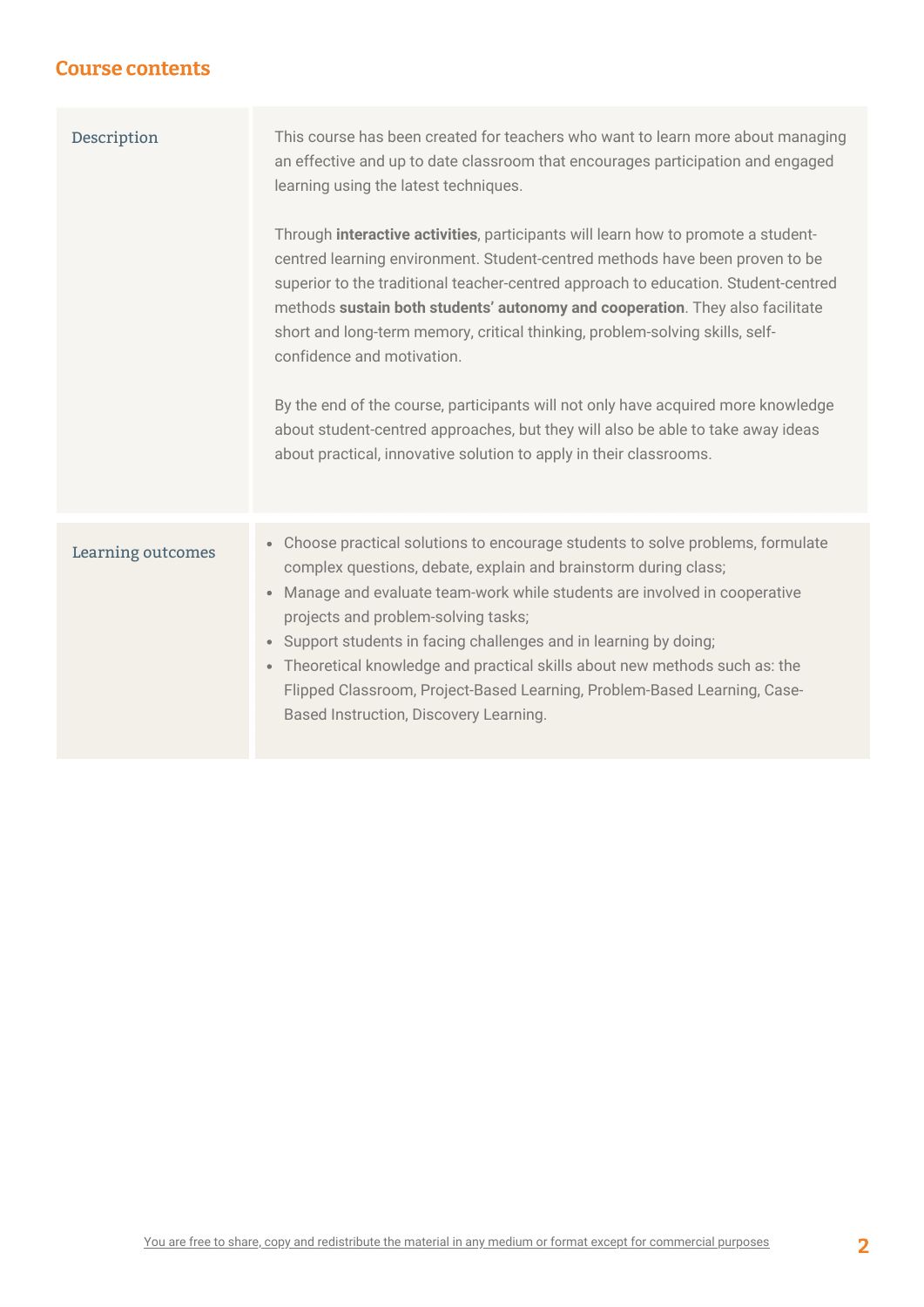# **Tentative schedule\***

| Day 1 - Course introduction                                                                                                                                                                                                                             | Day 2 - Teaching styles                                                                                                                                                                           |
|---------------------------------------------------------------------------------------------------------------------------------------------------------------------------------------------------------------------------------------------------------|---------------------------------------------------------------------------------------------------------------------------------------------------------------------------------------------------|
| • Introduction to the course, the school, and the<br>external week activities;<br>Icebreaker activities;<br>$\bullet$<br>• Going back to the individual, supporting<br>cooperation and responsibility.<br>• Presentations of the participants' schools. | • Differentiated Teaching and Effective Learning;<br>• Student pre-assessment and needs analysis.                                                                                                 |
| Day 3 - How to involve students                                                                                                                                                                                                                         | Day 4 - How to evaluate students                                                                                                                                                                  |
| • Solutions, strategies and methods to involve<br>students.                                                                                                                                                                                             | • Evaluating students: teacher-, peer- and auto-<br>assessment;<br>• Providing feedback, rubrics and portfolios.                                                                                  |
| Day 5 - Implementing motivation                                                                                                                                                                                                                         | Day 6 - Course closure & Excursion                                                                                                                                                                |
| • Motivation: intrinsic and extrinsic;<br>Integrating motivating task into your lessons<br>$\bullet$<br>serious games.                                                                                                                                  | • Course evaluation: round up of acquired<br>competences, feedback, and discussion;<br>• Awarding of the course Certificate of Attendance;<br>• Excursion and other external cultural activities. |

\*The schedule describes likely activities but may differ significantly based on the requests of the participants, and the trainer delivering the specific session. Course modifications are subject to the trainer's discretion. If you would like to discuss a specific topic, please indicate it at least 4 weeks in advance.